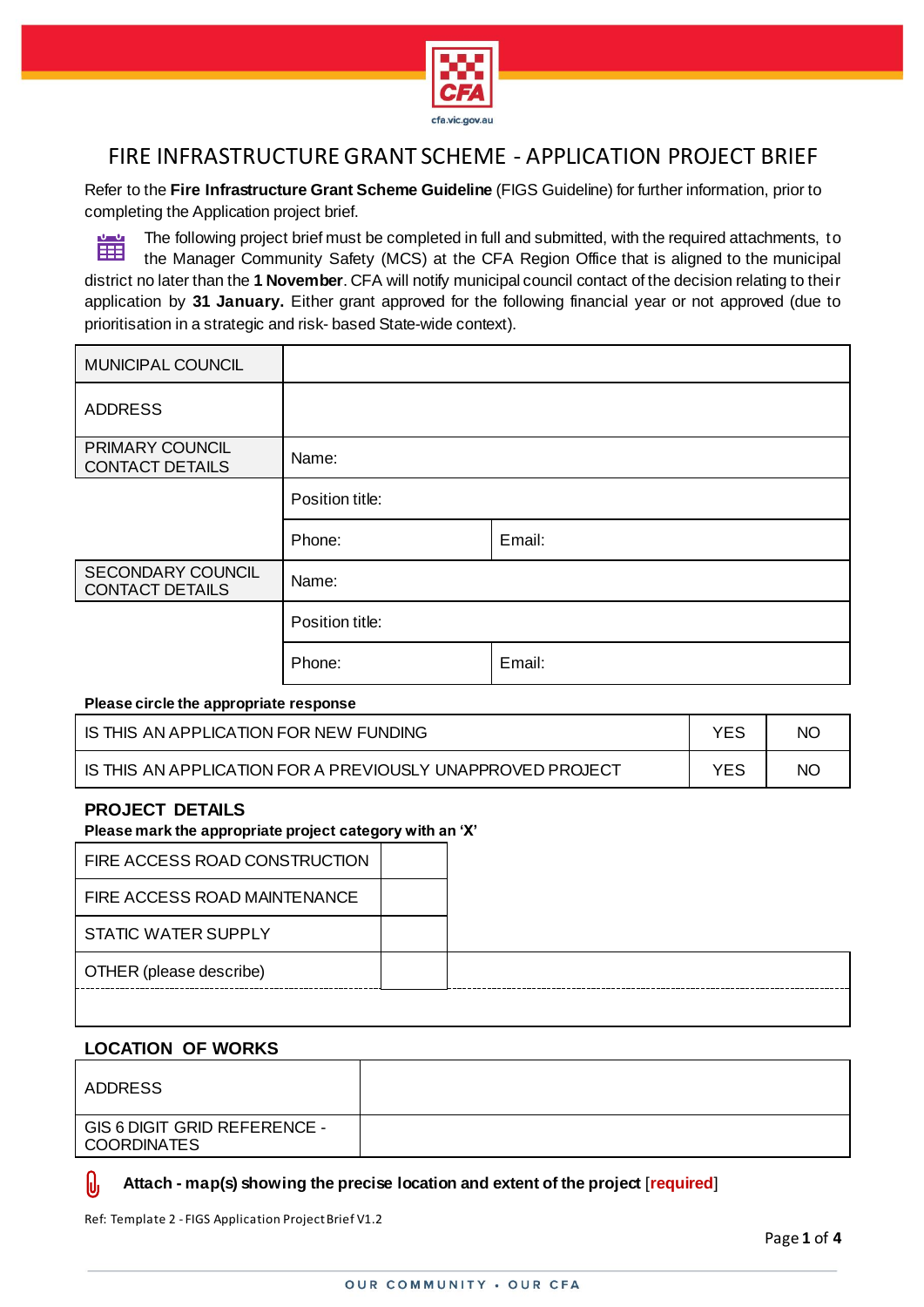

TIMEFRAME FOR WORKS TO BE COMPLETED

# **PROJECT SUMMARY**

Detail the scope of works and justification (risk/hazard being treated and benefits).

- Describe locality risk profile that may include;
	- o Topography and fuel types
	- o Fire history in the area (and what is the likelihood of a significant event)
	- $\circ$  Areas of human settlement that may be impacted under severe fire weather conditions.
- Describe the need and how the project will address this need. Demonstrating how the project will deliver efficiencies for brigade incident response and/or community safety. Therefore, support mitigation of fire risk within the municipal district.

[Add additional page if required - 'Project Summary continued']

**Attach - Any other information as deemed applicable by the MFPO or relevant municipal**   $\theta$ **representative to support the application.** E.g. a map showing VFRR-B data layer relating to human settlements; site photos; etc.

# **MEMPC APPROVAL**

### **Please circle the appropriate response**

| APPROVED BY THE MUNICIPAL EMERGENCY MANAGEMENT PLANNING<br>COMMITTEE (MEMPC) or                         |  | <b>YES</b> | <b>NO</b> |
|---------------------------------------------------------------------------------------------------------|--|------------|-----------|
| APPROVED BY THE MUNICIPAL FIRE MANAGEMENT PLANNING SUB-<br>COMMITTEE (MFMPSC) where one is established. |  | <b>YES</b> | <b>NO</b> |
| DATE OF APPROVAL                                                                                        |  |            |           |

Ref: Template 2 - FIGS Application Project Brief V1.2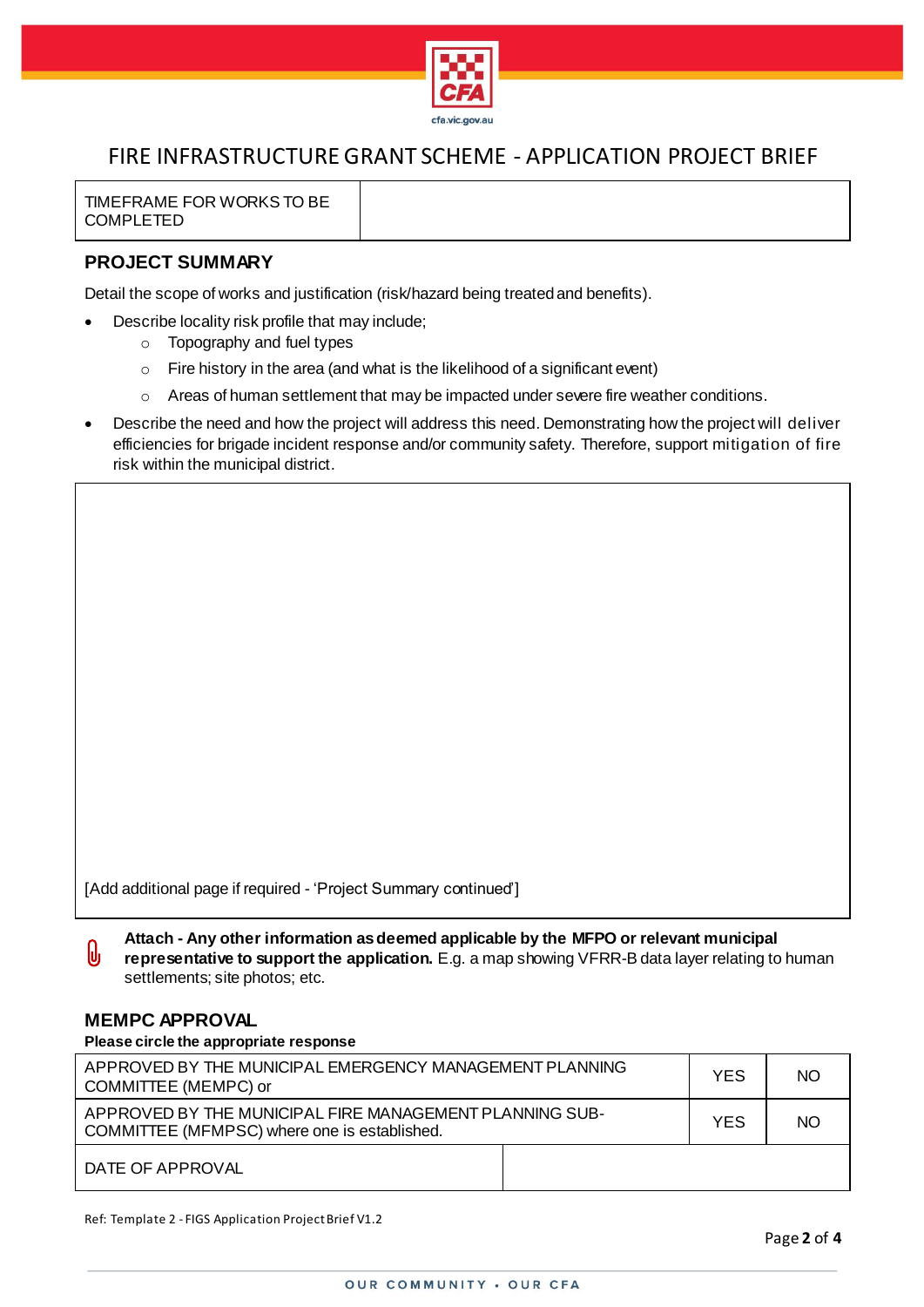

# **STAKEHOLDER CONSULTATION AND CONSENTS**

### **Please mark with an 'X' where consultation has taken place or 'N/A' if not applicable.**

| CFA REGION - MANAGER COMMUNITY<br>SAFETY (MCS) and ASSISTANT CHIEF FIRE<br>OFFICER (ACFO) | (further comment - if required) |
|-------------------------------------------------------------------------------------------|---------------------------------|
| CFA GROUP OFFICER(S) and BRIGADE(S)                                                       |                                 |
| LAND MANAGERS/OWNERS                                                                      |                                 |
| DEPARTMENT OF ENVIRONMENT, LAND,<br>WATER AND PLANNING (DELWP)                            |                                 |
| OTHERS (please specify - list below)                                                      |                                 |
|                                                                                           |                                 |
|                                                                                           |                                 |
|                                                                                           |                                 |
|                                                                                           |                                 |

IS THE LOCATION OF THE PROJECT WHOLLY ON MUNICIPAL COUNCIL OWNED  $\begin{pmatrix} \gamma_{\rm{ES}} \end{pmatrix}$  NO

**Attach - Land managers/owners written consent(s) for works to be undertaken** [**required** where  $\theta$ the project will enter land or be located on land other than municipal owned land]

# **PROJECT COSTS**

Contribution is based on categories, ratios and maximum grant amount prescribed in the FIGS Guideline; or variation to contribution model based on pre-application discussion with the MCS (rural councils ONLY).

| TOTAL COST (excluding GST)                     | \$ |
|------------------------------------------------|----|
| CFA CONTRIBUTION (excluding GST)               | \$ |
| MUNICIPAL COUNCIL CONTRIBUTION (excluding GST) | \$ |
| <b>GST APPLICABLE TO THIS PROJECT</b>          |    |
| <b>TOTAL COST OF PROJECT (including GST)</b>   |    |

| VARIATION TO CONTRIBUTION REQUEST<br>(applicable to rural councils ONLY; and reflected in the above contribution cost breakdown) | YES | NO <sub>1</sub> |
|----------------------------------------------------------------------------------------------------------------------------------|-----|-----------------|
|----------------------------------------------------------------------------------------------------------------------------------|-----|-----------------|

# **QUOTATION**

Itemised quotation(s) approved by the municipal council has been sourced from the following listed providers (company, contractor or council) to undertake all works for the project.

Note: One (1) quotation may be provided for total cost of works up to \$49,999.00 (incl. GST) and three (3) quotations where total cost of works is over \$50,000.00 (incl. GST).

Ref: Template 2 - FIGS Application Project Brief V1.2